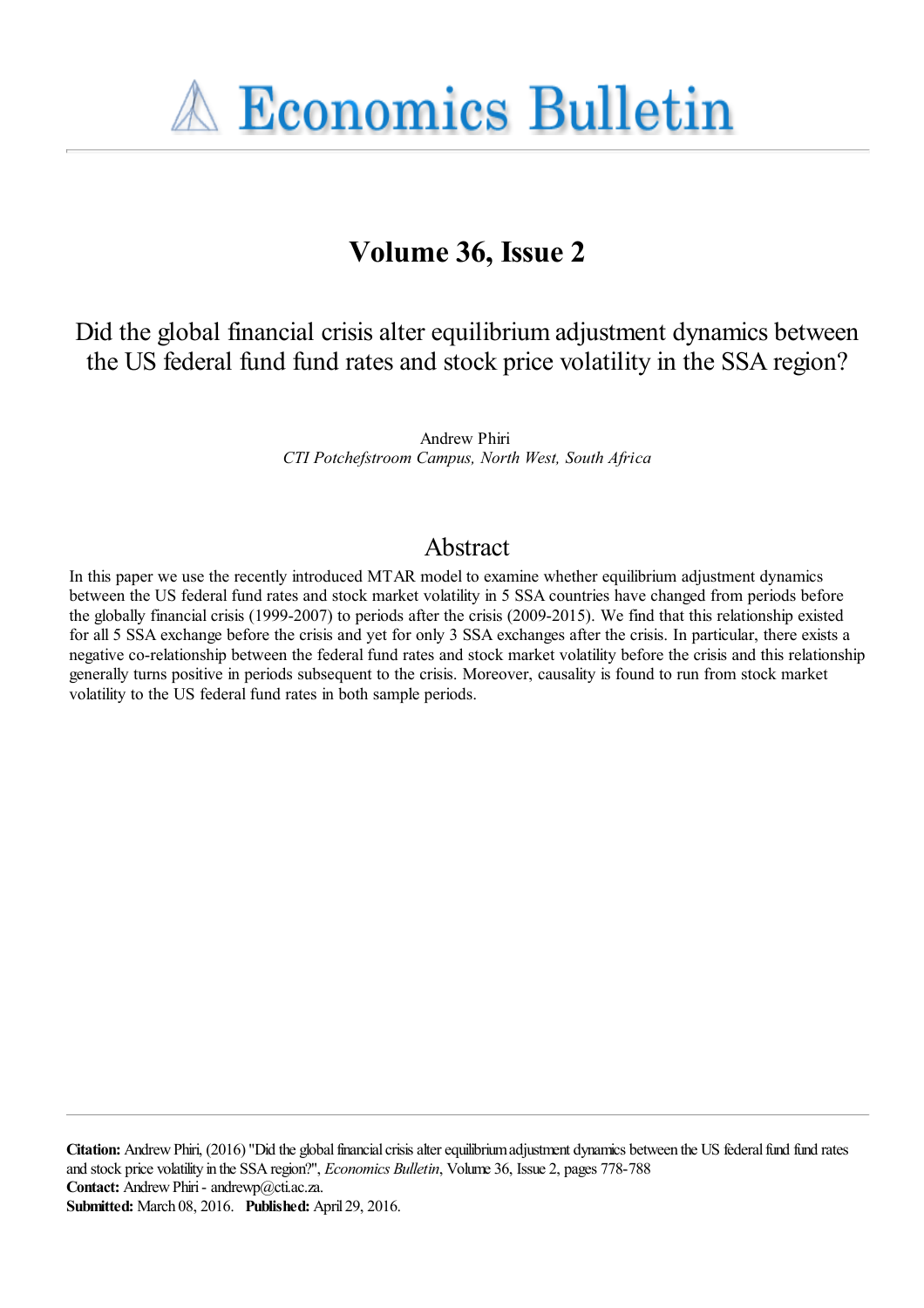#### **1 Introduction**

The recent global financial crisis of 2007 to 2008 caused by a crash of the financial system of the US, has been dubbed as the worst global financial crisis since the Great Depression. Since then, US monetary authorities have engaged in a 'quantitative easing' monetary policy which entails that the Federal Reserve of the United States buys financial assets and bonds from the banking sector as means of lowering the yields of these assets and hence lowering the federal funds interest rates to it's targeted 'zero lower bound' level. The resulting large injection of money from the Federal Reserve to the banking system has caused the fall of the effective federal fund rate from 5.3 percent in 2007 to a constant rate of 0.09 percent between 2012 and 2014. Currently, it is believed that the US is in it's final phase of it's three-stage quantitative easing policy programme and it is also expected that the Fed's will begin hiking up their interest rates as a means of phasing in partial contractionary monetary policy. It is thus important that policymakers worldwide understand the relationship between US policy conduct and international stock market development, especially in growing or emerging markets.

Following the global financial crisis, researchers have paid much attention to movements of the US federal fund rates and the impact it has on stock market volatility. Many studies show that the US federal fund rates are negatively related with stock market volatility especially if changes in the Federal fund rates come immediately after a 'surprise' announcement (Lobo (2002), Bernanke and Kuttner (2005) and Chulia-Soler et al. (2010)). Other studies show that stock markets respond differently to changes in Federal Reserve policy depending on whether the stock market is experiencing a bull or bear phase in the market (Jansen and Tsai (2010) and Ravn (2014)). There is also another cluster of studies showing that the stock market adjusts different depending on whether the macroeconomy is in an expansionary or contractionary phase of the business cycle (Anderson et al. (2007) and Vahamaa and Aijo (2011)). Notably, most of this empirical literature has been conducted for industrialized economies and very few studies have been done for emerging and developing countries, and in particular sub-Saharan African (SSA) countries.

In our study, we contribute to the literature by examining equilibrium adjustment movement between the US Federal fund rates and stock market volatility in 5 SSA countries, namely; South Africa, Nigeria, Egypt, Morocco and Mauritius. To this end, we use the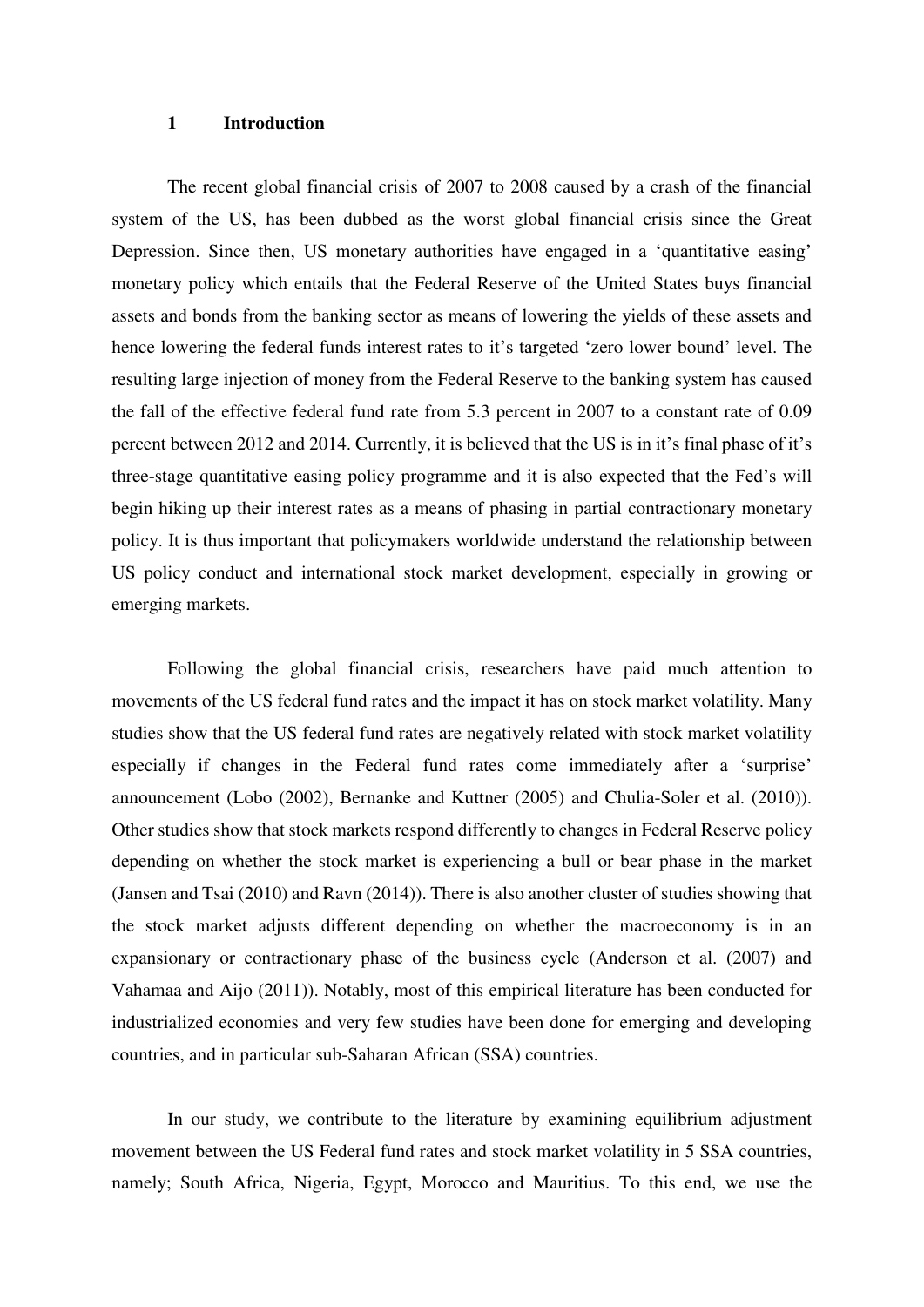momentum threshold autoregressive (MTAR) model of Enders and Siklos (2001) which allows for the modelling of asymmetric cointegration and error correction effects. Conveniently, the MTAR model allows the researcher to distinguish between the equilibrium adjustment dynamics depending on whether shocks induced by monetary policy produce positive or negative deviations from the steady state equilibrium. As a consequence, we are able to ascertain the policy implications of future increases of the US Federal fund rate on stock market volatility in SSA countries.

The paper is organized as follows. Section 2 presents the empirical framework while section 3 discuss data and empirical analysis. Section 4 concludes and offers policy implications.

### **2 Empirical framework**

In order to investigate equilibrium adjustment effects between the US federal fund rates and stock market volatility in SSA countries we will rely on a two-stage cointegration procedure as put forth by Engle and Granger (1987). In the first stage of this process, we apply the Zivot and Andrews (1992) unit root tests with a structural break to the time series in order to determine the integration properties of the variables. If the time series are found to be difference stationary (i.e. integrated of order  $I(1)$ ), then we can assume that there is at least one long-run cointegration vector between the variables, which can ultimately be captured through an error correction model. As previously mentioned, our study deviates from the norm of a linear cointegration analysis and focuses on modelling threshold cointegration effects between US federal fund rates (i.e. fedst) and stock market volatility (i.e.  $\text{smv}_t$ ). In light of this, the second stage of the cointegration procedure involves estimating the following long-run cointegration regression by OLS:

$$
smv_t = \psi_1 + \psi_2 feds_t + \mu_t \tag{1}
$$

where  $\mu_i$  is the long-run equilibrium error term. Enders and Siklos (2001) propose that the error correction term,  $\mu_t$ , be modelled as the following threshold process:

$$
\mu_t = \rho_1 I_t \mu_{t-1} + \rho_2 (1 - I_t) \mu_{t-1} + \varepsilon_t
$$
 (2)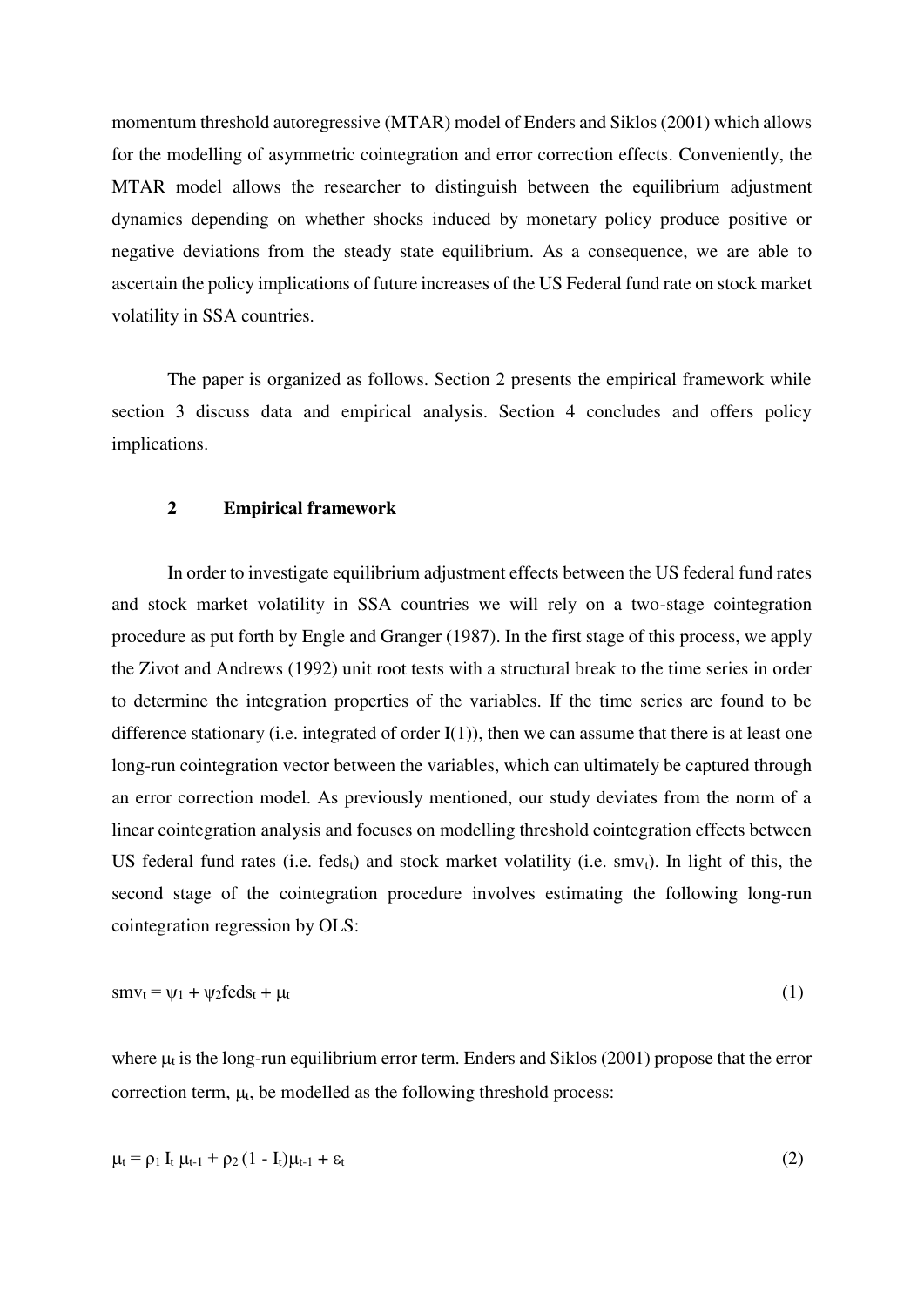with  $I_t$  being a Heaviside indicator function which can assume the following functional forms:

$$
I_t = \begin{cases} 1 & \text{if } \mu_{t-1} \ge \tau \\ 0 & \text{if } \mu_{t-1} < \tau \end{cases} \qquad I_t = \begin{cases} 1 & \text{if } \Delta \mu_{t-1} \ge \tau \\ 0 & \text{if } \Delta \mu_{t-1} < \tau \end{cases} \tag{3}
$$

From equation (3), the former indicator function is representative of a threshold autoregressive (TAR) specification and the later indicator function represents a momentum threshold autoregressive (MTAR) specification. The threshold value, τ, which dictates regime switching behaviour is unknown and it estimated using the minimization criteria described in Hansen (19999). Furthermore, Enders and Siklos (2001) propose a two-stage testing procedure for threshold cointegration effects. Firstly, the authors suggest testing the null hypothesis of no cointegration effects (i.e. H<sub>10</sub>:  $\rho_1 = \rho_2 = 0$ ) against the alternative of cointegration effects (i.e. H<sub>11</sub>:  $\rho_1 \neq \rho_2 \neq 0$ ). Secondly, the authors suggest testing the null of linear cointegration effects (i.e. H<sub>20</sub>:  $\rho_1 = \rho_2$ ) against the alternative of threshold cointegration effects (i.e. H<sub>21</sub>:  $\rho_1 \neq \rho_2$ ). The standard F-test is used to test these hypotheses and the critical values for these tests are tabulated in Enders and Siklos (2001). Once threshold cointegration is confirmed, then shortand-long run dynamics can be captured via the following pair of threshold error correction (TEC) models:

$$
\Delta smv_t = \alpha + \gamma_{11} Z_t^+ + \gamma_{12} Z_t^+ + \sum_{i=1}^k \phi_{1i} \, \Delta smv_{t-i} + \sum_{i=1}^k \beta_{1i} \, \Delta f e ds_{t-i} + e_t \tag{4}
$$

$$
\Delta f e d s_t = \alpha + \gamma_{21} Z_t^- + \gamma_{22} Z_t^+ + \sum_{i=1}^k \phi_{2i} \, \Delta s m v_{t-i} + \sum_{i=1}^k \beta_{2i} \, \Delta f e d s_{t-i} + e_t \tag{5}
$$

where  $\Delta$  is a first difference operator,  $Z_t^- = I_t \mu_{t-1}$  and  $Z_t^+ = (1 - I_t) \mu_{t-1}$ . From equations (4) and  $(5)$ , the null hypothesis of no threshold error correction effects can be tested as  $H_{30}$ :  $\gamma_{1i}Z_t^- = \gamma_{1i}Z_t^+$  against the alternative of threshold cointegration effects i.e. H<sub>31</sub>:  $\gamma_{1i}Z_t^ \neq$  $\gamma_{1i}Z_t^+$ . Furthermore, causality tests can be performed as follows. The null hypothesis of stock market volatility not leading the Federal fund rate is tested as  $H_{40}$ :  $\phi_i = 0$  whereas the null hypothesis of Federal fund rates not causing stock market volatility is tested as H<sub>50</sub>:  $β<sub>i</sub> = 0$ .

#### **3 Data and empirical results**

#### *3.1 Data description*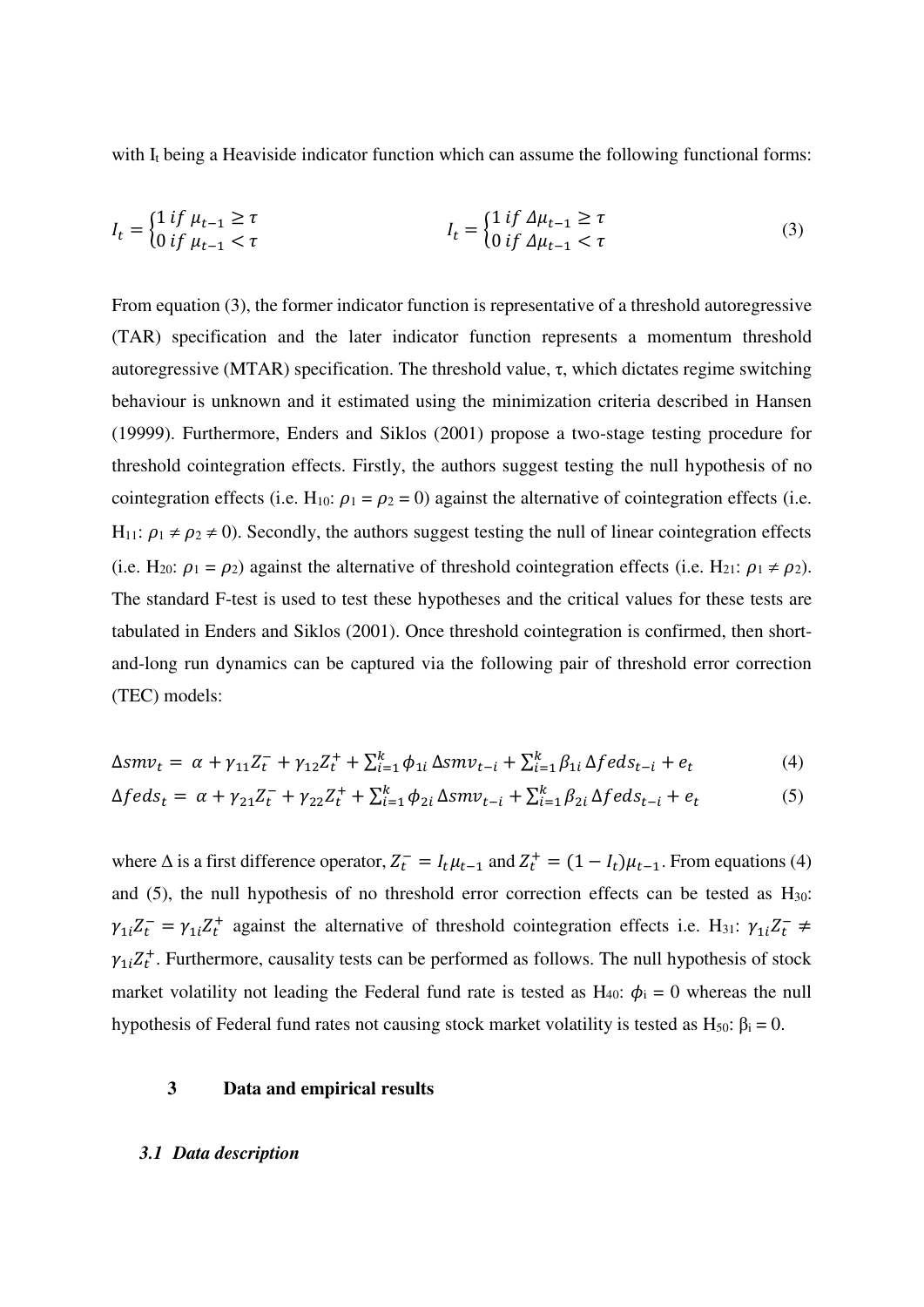In conducting our empirical study, we use the effective federal funds rate and the volatility of stock price index for South Africa, Nigeria, Egypt, Morocco and Mauritius. This data has been collected from Federal Reserve Economic Data (FRED) online database between the periods of 1999 to 2015. Since the data on stock market volatility is available in annual figures, we use a cubic spline interpolation method to transform this data into monthly data and match it against monthly data of the US Fed fund rates. The empirical data is further broken into two sub-sets of data corresponding to the pre-crisis period (i.e. 1999:m1-2007:m6) and the post-crisis period (i.e. 2008:m9-2015:m11) and we thereafter perform our empirical analysis on these two sub-sets of data.

#### *3.2 Empirical results*

As a preliminary step, we perform Zivot and Andrews (1992) unit root tests to the observed time series variables for the entire period and report the result in Table 1 below.

| Variables           | t-statistic   | breakpoint (date) |
|---------------------|---------------|-------------------|
| $feds_t$            | $-2.54$       | 2004:q3           |
|                     | $(-5.46)$ *** |                   |
| $smv_{t}$ (SA)      | $-3.38$       | 2008:q3           |
|                     | $(-6.61)$ *** |                   |
| $smv_t$ (Nigeria)   | $-3.42$       | 2009:q3           |
|                     | $(-4.69)*$    |                   |
| $smv_t$ (Egypt)     | $-4.42$       | 2008:q3           |
|                     | $(-5.81)$ *** |                   |
| $smvt$ (Morocco)    | $-3.87$       | 2008:q4           |
|                     | $(-4.86)$ *   |                   |
| $smv_t$ (Mauritius) | $-3.84$       | 2007:q1           |
|                     | $(-4.93)$     |                   |

Table 1: Zivot and Andrews (1992) unit root tests

Notes: Significance codes: '\*\*\*', '\*\*', '\*' denote 1 percent, 5 percent and 10 percent significance levels, respectively. Test statistics results on first differences reported in parentheses ().

From our results in Table 1, one can observe that all the time series, in their levels, cannot reject the null hypothesis of a unit root at all significance levels and only manage to do so in their first differences, thus rendering the time series as I(1) variables. Moreover, it can observed that the established breakpoints generally correspond with periods within the global financial crisis of 2007 to 2009. This result allows us to proceed to test for i) cointegration, ii) threshold cointegration and iii) threshold error correction effects between the time series. These tests are performed on TAR and MTAR model regression variants formed by different pairs of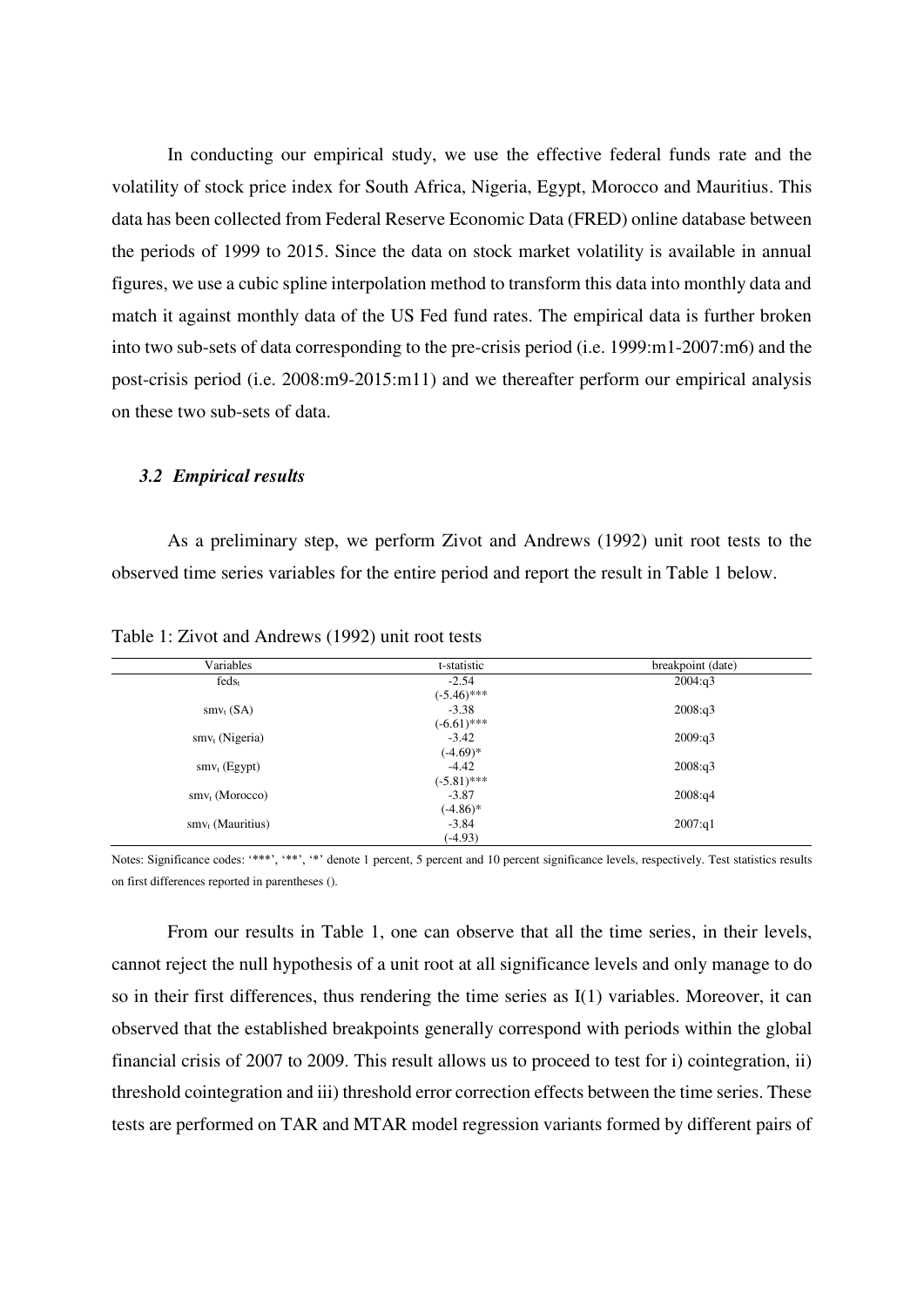time series between US feds and stock market volatility for the SSA countries. The results of these threshold cointegration tests are given in Table 2.

| Country      | Model |              | Pre-crisis (1999:m1-2007:m6) |              |              | Post-crisis (2009:m9-2015:m11) |              |
|--------------|-------|--------------|------------------------------|--------------|--------------|--------------------------------|--------------|
|              |       | $H_{01}$     | $H_{02}$                     | $H_{03}$     | $H_{01}$     | $H_{02}$                       | $H_{03}$     |
|              | tar   | 7.68         | 14.76                        | 0.73         | 3.70         | 3.73                           | 4.81         |
| South Africa |       | $(0.00)$ *** | $(0.00)$ ***                 | (0.40)       | $(0.04)$ *   | $(0.06)*$                      | $(0.04)$ **  |
|              | mtar  | 9.64         | 17.02                        | 17.00        | 5.40         | 6.67                           | 13.71        |
|              |       | $(0.00)$ *** | $(0.00)$ ***                 | $(0.00)$ *** | $(0.01)^*$   | $(0.02)$ *                     | $(0.00)$ *** |
|              | tar   | 1.79         | 1.09                         | 3.44         | 0.19         | 0.37                           | 7.98         |
| Nigeria      |       | (0.19)       | (0.31)                       | $(0.07)*$    | (0.83)       | (0.55)                         | $(0.01)$ **  |
|              | mtar  | 3.95         | 5.06                         | 4.45         | 0.89         | 1.77                           | 0.35         |
|              |       | $(0.03)*$    | $(0.03)*$                    | $(0.05)$ **  | (0.43)       | (0.20)                         | (0.56)       |
|              | tar   | 8.87         | 15.12                        | 3.35         | 7.86         | 8.30                           | 5.51         |
| Egypt        |       | $(0.00)$ *** | $(0.00)$ ***                 | $(0.08)*$    | $(0.00)$ *** | $(0.01)$ **                    | $(0.03)$ **  |
|              | mtar  | 4.74         | 7.27                         | 4.99         | 2.96         | 0.54                           | 0.89         |
|              |       | $(0.02)*$    | $(0.01)*$                    | $(0.04)$ **  | $(0.07)*$    | (0.47)                         | (0.36)       |
|              | tar   | 7.84         | 3.54                         | 3.11         | 1.00         | 1.57                           | 0.54         |
| Morocco      |       | $(0.00)$ **  | $(0.07)*$                    | $(0.09)*$    | (0.38)       | (0.22)                         | (0.47)       |
|              | mtar  | 21.13        | 22.56                        | 19.75        | 4.41         | 8.32                           | 4.68         |
|              |       | $(0.00)$ *** | $(0.00)$ ***                 | $(0.00)$ *** | $(0.03)*$    | $(0.01)^*$                     | $(0.04)$ **  |
|              | tar   | 5.53         | 8.27                         | 4.60         | 1.31         | 1.41                           | 0.45         |
| Mauritius    |       | $(0.01)$ **  | $(0.01)$ **                  | $(0.04)$ **  | (0.29)       | (0.25)                         | (0.51)       |
|              | mtar  | 2.54         | 4.01                         | 22.50        | 0.93         | 0.69                           | 0.44         |
|              |       | $(0.09)*$    | $(0.06)*$                    | $(0.00)$ *** | (0.41)       | (0.42)                         | (0.52)       |

Table 2: Tests for threshold cointegration and error correction effects

Notes: Significance codes: '\*\*\*', '\*\*', '\*\*' denote 1 percent, 5 percent and 10 percent significance levels, respectively.

For the pre-crisis period (1999:m1-2007:m6), we find significant threshold cointegration and error correction effects for all SSA countries. In particular, we find that the MTAR model is most suitable for modelling equilibrium adjustment effects for South Africa and Nigeria whereas both TAR and MTAR models can be used for the cases of Egypt, Morocco and Mauritius. For the post-crisis period (2008:m9-2015:m11), the results are less encouraging as significant equilibrium adjustment effects are only found for South Africa (both TAR and MTAR models), Egypt (TAR model) and Morocco (MTAR model). We therefore proceed to estimate the different TAR and MTAR models for the relevant data and we also perform causality tests within the estimated models. The estimation results for the TAR and MTAR models associated with the pre-crisis period are reported in Tables 3 and 4, respectively, whereas the results of the TAR and MTAR models for the post-crisis period is reported in Tables 5 and 6, respectively.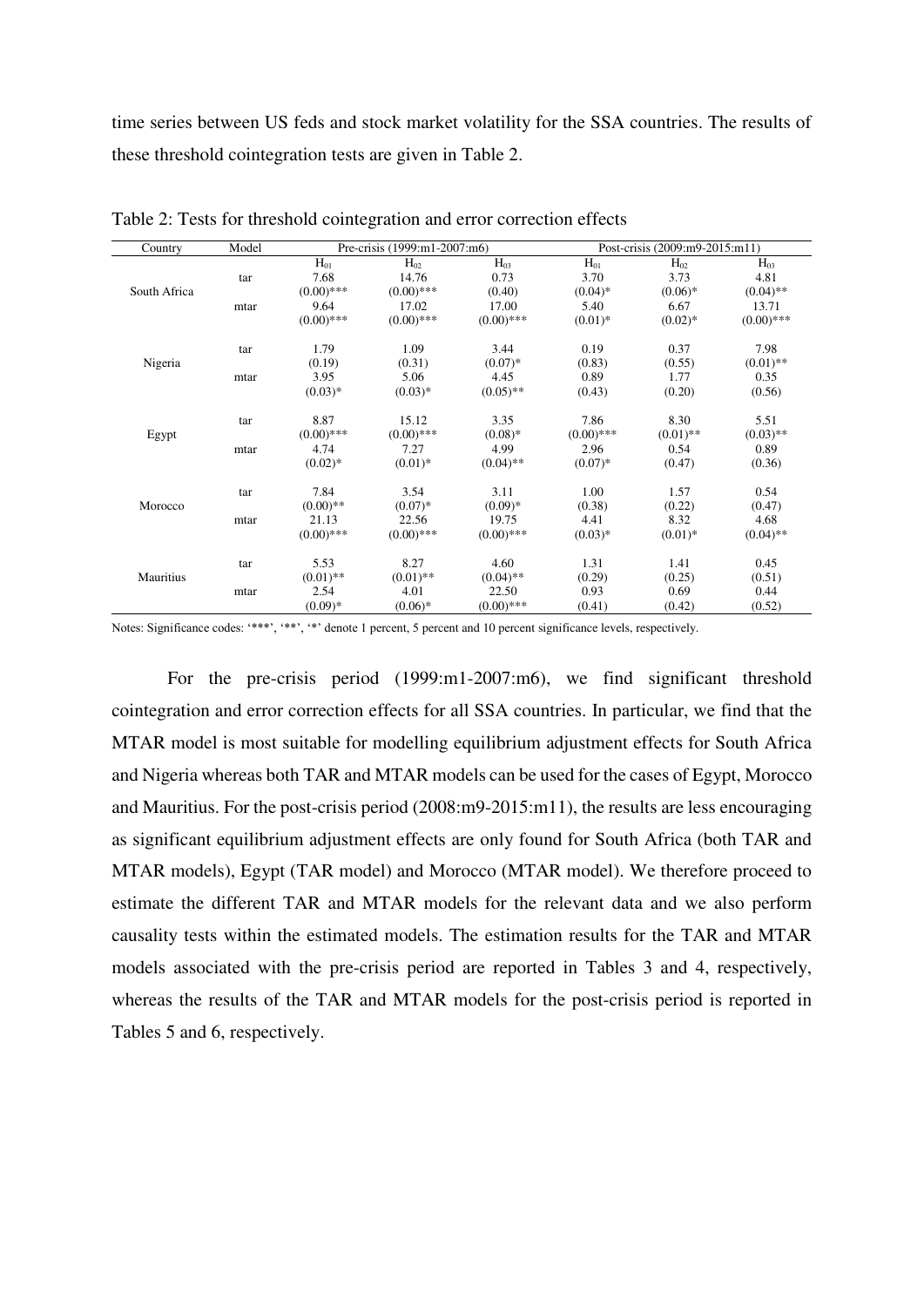|                               | Egypt             |                        | Morocco            |                 | Mauritius         |                 |  |
|-------------------------------|-------------------|------------------------|--------------------|-----------------|-------------------|-----------------|--|
|                               |                   |                        | dependent variable |                 |                   |                 |  |
|                               | $\Delta$ sm $v_t$ | $\Delta \text{feds}_t$ | $\Delta$ sm $v_t$  | $\Delta feds_t$ | $\Delta$ sm $v_t$ | $\Delta feds_t$ |  |
| τ                             | 2.883             |                        | 2.03               |                 |                   |                 |  |
| $\Psi_1$                      | 26.54             |                        | 11.90              |                 | 8.46              |                 |  |
|                               | $(0.00)$ ***      |                        | $(0.00)$ ***       |                 | $(0.00)$ ***      |                 |  |
| $\Psi$ <sub>2</sub>           | $-0.09$           |                        | $-0.17$            |                 | $-0.43$           |                 |  |
|                               | (0.84)            |                        | (0.53)             |                 | $(0.01)$ **       |                 |  |
| $\rho_1 \mu_{t-1}$            | $-0.56$           |                        | $-0.35$            |                 | $-0.38$           |                 |  |
|                               | $(0.01)$ **       |                        | $(0.00)$ ***       |                 | $(0.00)$ ***      |                 |  |
| $\rho_2$ $\mu_{t-1}$          | $-0.03$           |                        | $-0.09$            |                 | $-0.22$           |                 |  |
|                               | (0.88)            |                        | (0.43)             |                 | (0.19)            |                 |  |
| $\gamma_{i1}Z_t^+$            | $-0.60$           | 0.16                   | $-0.38$            | 0.03            | $-0.27$           | $-0.20$         |  |
|                               | $(0.00)$ ***      | $(0.09)*$              | $(0.00)$ ***       | (0.78)          | $(0.07)*$         | (0.35)          |  |
| $\gamma_{i2}Z_t^-$            | $-0.12$           | 0.01                   | $-0.05$            | $-0.11$         | $-0.13$           | 0.54            |  |
|                               | (0.54)            | (0.99)                 | (0.72)             | (0.37)          | (0.41)            | $(0.03)$ **     |  |
| $\phi_i \Delta smv_t^+$       | 0.18              | 0.26                   | 0.98               | 0.11            | 0.29              | 0.54            |  |
|                               | (0.82)            | (0.52)                 | $(0.03)$ **        | (0.77)          | (0.60)            | (0.51)          |  |
| $\phi_i \Delta smv_t^-$       | 1.18              | 0.01                   | 1.04               | $-0.07$         | 0.97              | $-0.56$         |  |
|                               | $(0.00)$ ***      | (0.95)                 | $(0.00)$ ***       | (0.70)          | $(0.00)$ ***      | $(0.10)*$       |  |
| $\beta_i \Delta f e d_t^+$    | $-0.48$           | 0.29                   | 0.08               | 0.28            | 0.06              | 0.19            |  |
|                               | (0.51)            | (0.43)                 | (0.86)             | (0.49)          | (0.79)            | (0.58)          |  |
| $\beta_i \Delta f e d_t^-$    | $-0.41$           | $-0.23$                | 0.02               | $-0.21$         | 0.01              | $-0.26$         |  |
|                               | (0.56)            | (0.52)                 | (0.97)             | (0.57)          | (0.99)            | (0.44)          |  |
| $H_{40}$ : $\phi_i = 0$       | 13.44             |                        | 28.71              |                 |                   | 1.36            |  |
|                               | $(0.00)$ ***      |                        | $(0.00)$ ***       |                 |                   | (0.28)          |  |
| $H_{50}$ : β <sub>i</sub> = 0 | 0.61              |                        | 0.02               |                 | 0.36              |                 |  |
|                               | (0.55)            |                        | (0.98)             |                 |                   | (0.70)          |  |
| dw                            | 2.29              |                        | 2.23               |                 |                   |                 |  |

Table 3: Estimation of TAR models for the pre-crisis period (1999:m1-2007:m6)

Notes: Significance codes: '\*\*\*', '\*\*', '' denote 1 percent, 5percent and 10 percent significance levels, respectively. t-statistics reported in parentheses. dw denotes Durbin Watson test statistic for autocorrelation.

|  | Table 4: Estimation of MTAR models for the pre-crisis period (1999:m1-2007:m6) |
|--|--------------------------------------------------------------------------------|
|--|--------------------------------------------------------------------------------|

|                               |              | South Africa | Nigeria      |             | Egypt              |            | Morocco      |          | Mauritius    |          |
|-------------------------------|--------------|--------------|--------------|-------------|--------------------|------------|--------------|----------|--------------|----------|
|                               |              |              |              |             | dependent variable |            |              |          |              |          |
|                               | $smv_t$      | $feds_t$     | $smv_{t}$    | $feds_t$    | $smv_t$            | $feds_t$   | $smv_{t}$    | $feds_t$ | $smv_{t}$    | $feds_t$ |
| τ                             | $-1.661$     |              | $-1.987$     |             | 1.072              |            | 1.067        |          |              |          |
| $\Psi_1$                      | 18.47        |              | $-19.93$     |             | 26.54              |            | 11.90        |          | 8.46         |          |
|                               | (0.08)       |              | $(0.00)$ *** |             | $(0.00)$ ***       |            | $(0.00)$ *** |          | $(0.00)$ *** |          |
| $\Psi_2$                      | $-0.81$      |              | $-1.58$      |             | $-0.09$            |            | $-0.17$      |          | $-0.43$      |          |
|                               | $(0.04)*$    |              | $(0.00)$ *** |             | (0.84)             |            | (0.53)       |          | $(0.01)$ **  |          |
| $\rho_1 \mu_{t-1}$            | $-0.20$      |              | $-0.18$      |             | $-0.46$            |            | $-0.57$      |          | $-0.38$      |          |
|                               | $(0.08)*$    |              | $(0.06)*$    |             | $(0.01)$ **        |            | $(0.00)$ *** |          | $(0.00)$ *** |          |
| $\rho_2 \mu_{t-1}$            | $-0.02$      |              | $-0.73$      |             | $-0.05$            |            | $-0.05$      |          | $-0.22$      |          |
|                               | $(0.06)*$    |              | $(0.08)*$    |             | $(0.08)$ *         |            | (0.47)       |          | (0.19)       |          |
| $\gamma_{i1}Z_t^+$            | $-0.09$      | $-0.09$      | $-0.11$      | $-0.04$     | $-0.87$            | 0.11       | $-0.60$      | $-0.07$  | $-1.02$      | $-0.01$  |
|                               | (0.30)       | $(0.01)$ **  | $(0.08)*$    | (0.51)      | $(0.00)$ ***       | (0.41)     | $(0.00)$ *** | (0.60)   | $(0.00)$ *** | (0.99)   |
| $\gamma_{i2}Z_t^-$            | $-0.01$      | 0.30         | 0.01         | 0.59        | $-0.22$            | $-0.15$    | $-0.04$      | $-0.01$  | $-0.08$      | 0.16     |
|                               | (0.97)       | $(0.00)$ *** | (0.99)       | $(0.04)$ *  | (0.17)             | $(0.07)*$  | (0.63)       | (0.89)   | (0.28)       | (0.34)   |
| $\phi_i \Delta smv_t^+$       | $-0.81$      | 0.48         | $-0.30$      | 0.31        | 0.39               | $-0.20$    | 0.98         | 0.10     | 0.53         | 0.08     |
|                               | (0.27)       | (0.25)       | (0.47)       | $(0.13)*$   | (0.63)             | (0.63)     | $(0.00)$ *** | (0.80)   | (0.17)       | (0.92)   |
| $\phi_i \Delta smv_t^-$       | 1.03         | $-0.57$      | 0.27         | $-0.67$     | 1.23               | 0.17       | 1.03         | $-0.03$  | 1.06         | $-0.25$  |
|                               | $(0.00)$ *** | $(0.00)$ *** | (0.50)       | $(0.02)$ ** | $(0.00)$ ***       | $(0.14)$ * | $(0.00)$ *** | (0.84)   | $(0.00)$ *** | (0.48)   |
| $\beta_i \Delta f e d_t^+$    | 0.41         | 0.01         | 0.65         | 0.46        | $-0.01$            | 0.33       | 0.30         | 0.39     | 0.26         | 0.32     |
|                               | (0.41)       | (0.97)       | $(0.01)$ *** | (0.19)      | (0.99)             | (0.36)     | (0.38)       | (0.34)   | $(0.13)*$    | (0.40)   |
| $\beta_i \Delta f e d_t^-$    | $-0.28$      | $-0.10$      | 1.06         | $-0.49$     | $-0.11$            | $-0.34$    | 0.04         | $-0.13$  | $-0.05$      | $-0.25$  |
|                               | (0.54)       | (0.71)       | $(0.00)$ *** | (0.17)      | (0.87)             | (0.32)     | (0.89)       | (0.73)   | (0.77)       | (0.50)   |
| $H_{40}$ : $\phi_i = 0$       |              | 5.49         | 3.44         |             | 4.99               |            | 47.42        |          | 42.72        |          |
|                               |              | $(0.01)$ **  | $(0.00)$ *** |             | $(0.04)$ *         |            | $(0.00)$ *** |          | $(0.00)$ *** |          |
| $H_{50}$ : β <sub>i</sub> = 0 | 0.07         |              | 1.44         |             | 0.02               |            | 0.49         |          | 1.23         |          |
|                               |              | (0.66)       | (0.68)       |             | (0.98)             |            | (0.62)       |          | (0.31)       |          |
| dw                            |              | 2.22         | 2.27         |             | 2.28               |            | 2.14         |          | 2.17         |          |

Notes: Significance codes: '\*\*\*', '\*\*', '\*' denote 1 percent, 5 percent and 10 percent significance levels, respectively. t-statistics reported in parentheses. dw denotes Durbin Watson test statistic for autocorrelation.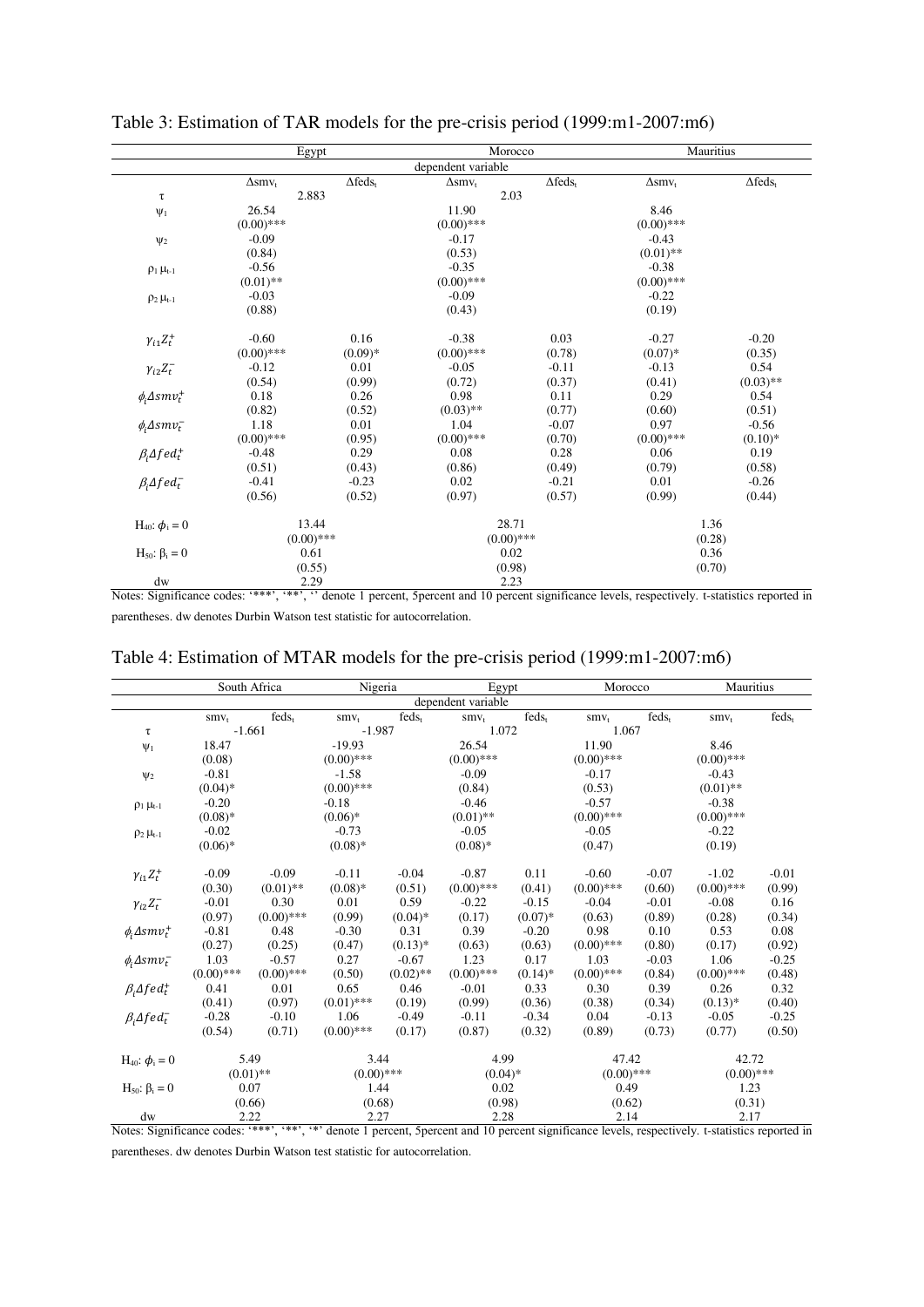|                            | South Africa |                    | Egypt        |          |
|----------------------------|--------------|--------------------|--------------|----------|
|                            |              | dependent variable |              |          |
|                            | $smv_t$      | $feds_t$           | $smv_t$      | $feds_t$ |
| $\tau$                     | 4.934        |                    | $-3.387$     |          |
| $\Psi_1$                   | 21.58        |                    | 30.84        |          |
|                            | $(0.00)$ *** |                    | $(0.00)$ *** |          |
| $\Psi$ <sub>2</sub>        | 0.31         |                    | $-1.22$      |          |
|                            | (0.66)       |                    | $(0.02)*$    |          |
| $\rho_1 \mu_{t-1}$         | $-0.13$      |                    | $-0.14$      |          |
|                            | $(0.01)*$    |                    | $(0.09)*$    |          |
| $\rho_2 \mu_{t-1}$         | 0.02         |                    | $-0.83$      |          |
|                            | (0.70)       |                    | $(0.01)$ **  |          |
| $\gamma_{i1}Z^-_t$         | $-0.22$      | 0.03               | $-0.27$      | 0.03     |
|                            | $(0.02)$ **  | (0.53)             | $(0.03)$ **  | (0.54)   |
| $\gamma_{i2}Z_t^+$         | 0.02         | $-0.02$            | $-0.81$      | $-0.05$  |
|                            | (0.88)       | (0.78)             | $(0.00)$ *** | (0.63)   |
| $\phi_i \Delta smv_t^+$    | 0.98         | $-0.22$            | 1.11         | $-0.15$  |
|                            | $(0.06)*$    | (0.41)             | $(0.00)$ *** | (0.31)   |
| $\phi_i \Delta smv_t^-$    | 0.38         | $-0.05$            | $-0.08$      | 0.19     |
|                            | (0.35)       | (0.83)             | (0.90)       | (0.51)   |
| $\beta_i \Delta f e d_t^+$ | $-6.91$      | 0.48               | 0.11         | 2.37     |
|                            | (0.56)       | (0.94)             | (0.99)       | (0.72)   |
| $\beta_i \Delta f e d_t^-$ | $-1.08$      | 0.06               | $-0.68$      | 0.17     |
|                            | $(0.05)$ **  | (0.83)             | (0.23)       | (0.52)   |
| $H_{40}$ : $\phi_i = 0$    | 11.11        |                    | 16.99        |          |
|                            | $(0.00)$ *** |                    | $(0.00)$ *** |          |
| $H50: βi = 0$              | 2.92         |                    | 0.83         |          |
|                            | $(0.08)$ *   |                    | (0.46)       |          |
| dw                         | 2.43         |                    | 2.25         |          |

Table 5: Estimation of TAR models for the post-crisis period (2008:m9-2015:m11)

Notes: Significance codes: '\*\*\*', '\*\*', '\*\*' denote 1 percent, 5 percent and 10 percent significance levels, respectively. t-statistics reported in parentheses. dw denotes Durbin Watson test statistic for autocorrelation.

|  |  | Table 6: Estimation of MTAR models for the post-crisis period (2008:m9-2015:m11) |  |
|--|--|----------------------------------------------------------------------------------|--|
|--|--|----------------------------------------------------------------------------------|--|

|                            | South Africa                 |                    |                   | Morocco         |  |  |
|----------------------------|------------------------------|--------------------|-------------------|-----------------|--|--|
|                            |                              | dependent variable |                   |                 |  |  |
|                            | $\Delta \text{smv}_\text{t}$ | $\Delta feds_t$    | $\Delta$ sm $v_t$ | $\Delta feds_t$ |  |  |
| $\tau$                     |                              | 1.002              |                   |                 |  |  |
| $\Psi_1$                   | 21.58                        |                    | 13.08             |                 |  |  |
|                            | $(0.00)$ ***                 |                    | $(0.00)$ ***      |                 |  |  |
| $\Psi_2$                   | 0.31                         |                    | 1.05              |                 |  |  |
|                            | (0.66)                       |                    | $(0.00)$ ***      |                 |  |  |
| $\rho_1 \mu_{t-1}$         | $-0.23$                      |                    | 0.36              |                 |  |  |
|                            | $(0.00)$ ***                 |                    | $(0.04)$ *        |                 |  |  |
| $\rho_2 \mu_{t-1}$         | 0.01                         |                    | $-0.19$           |                 |  |  |
|                            | (0.91)                       |                    | $(0.05)*$         |                 |  |  |
| $\gamma_{i1}Z_t^-$         | $-0.50$                      | $-3.19$            | 0.14              | 0.33            |  |  |
|                            | $(0.00)$ ***                 | (0.75)             | (0.49)            | $(0.15)*$       |  |  |
| $\gamma_{i2}Z_t^+$         | $-1.10$                      | $-1.03$            | $-0.26$           | 0.19            |  |  |
|                            | $(0.10)*$                    | $(0.02)$ **        | $(0.00)$ ***      | $(0.07)*$       |  |  |
| $\phi_i \Delta smv_t^+$    | 2.19                         | $-0.66$            | 1.31              | $-2.11$         |  |  |
|                            | $(0.00)$ ***                 | $(0.02)$ **        | $(0.09)*$         | $(0.02)$ **     |  |  |
| $\phi_i \Delta smv_t^-$    | 0.28                         | $-0.05$            | 0.04              | 0.61            |  |  |
|                            | (0.39)                       | (0.79)             | (0.90)            | $(0.09)*$       |  |  |
| $\beta_i \Delta f e d_t^+$ | $-3.19$                      | $-0.67$            | 1.03              | $-1.16$         |  |  |
|                            | (0.75)                       | (0.90)             | (0.84)            | (0.84)          |  |  |
| $\beta_i \Delta f e d_t^-$ | $-1.03$                      | 0.01               | 0.09              | 0.35            |  |  |
|                            | $(0.02)$ **                  | (0.99)             | (0.77)            | (0.29)          |  |  |
| $H_{40}$ : $\phi_i = 0$    | 21.13                        |                    | 2.99              |                 |  |  |
|                            | $(0.00)$ ***                 |                    | $(0.08)$ *        |                 |  |  |
| $H50: βi = 0$              | 3.35                         |                    | 0.09              |                 |  |  |
|                            |                              | $(0.06)*$          |                   | (0.92)          |  |  |
| dw                         |                              | 2.25               |                   | 2.09            |  |  |

Notes: Significance codes: '\*\*\*', '\*\*', '\*' denote 1 percent, 5 percent and 10 percent significance levels, respectively. t-statistics reported in parentheses. dw denotes Durbin Watson test statistic for autocorrelation.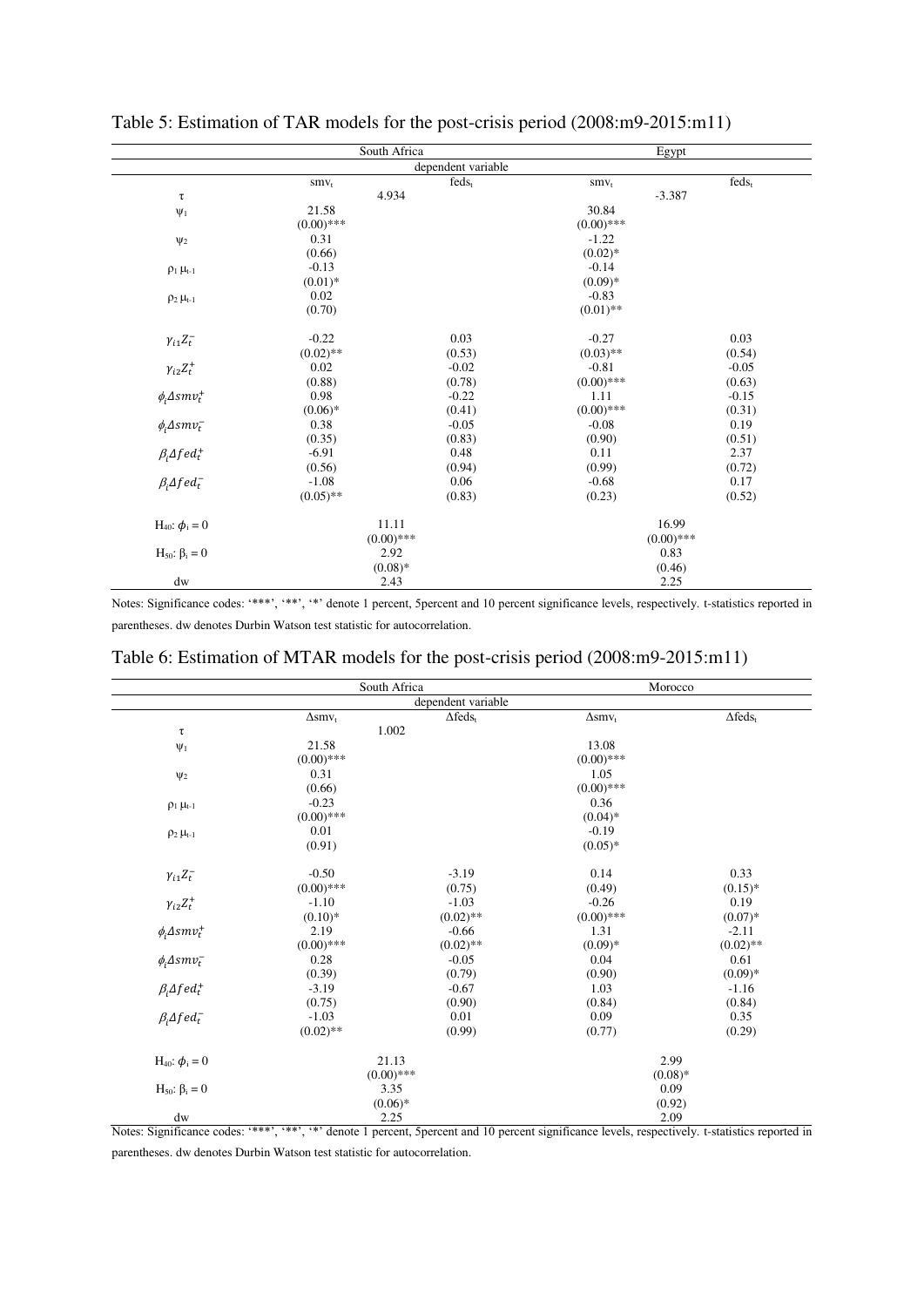From Tables 3 and 4, it can be observed that there is a negative relationship between the Federal fund rates and stock market volatility for all 5 SSA countries in periods before the crisis. Our results also show that in periods before the crisis, positive deviations from the steady state equilibrium were eradicated quicker than negative deviations since for all estimated models  $\rho_1 > \rho_2$ . This also means that stock market volatility in the SSA exchanges reacted quicker to decreases in the Fed funds rate than increases. In turning to the results of our error correction models, we find at least one significant negative error correction term for each of the stock exchanges hence implying that equilibrium correcting behaviour among the time series over the long-run. We also observe that for all SSA stock exchanges, causality runs from the stock market volatility to the Federal Fund rate. This is not a surprising result since it is well known that the Feds follow developments in global stock exchanges and hence this may influence the setting of interest rates by the Feds. Furthermore, the finding of no causality from Federal fund rates to stock market volatility is not surprising since the Fed's announcements of interest rate movements are not 'surprise' announcements. A number of studies have shown that stock market's only react to changes in the federal rate if the change in interest rates is unanticipated or a 'surprise' announcement (Lobo (2002), Bernanke and Kuttner (2005) and Chulia-Soler et al. (2010)).

From Tables 5 and 6, we find a positive relationship between the federal fund rates and stock market volatility in South African and Moroccan stock exchange in periods following the global financial crisis. For this same period, we also find a negative relationship between the Feds rate and volatility in the Egyptian Stock Exchange (EGX). Our results also show that South African and Moroccan stock markets react quicker to negative deviations away from equilibrium i.e.  $\rho_1 < \rho_2$ , whilst positive deviations are eradicated quicker in the EGX i.e.  $\rho_1$  > ρ2. Concerning error correction adjustment, we once again find at least one significantly negative error correction term thus indicating equilibrium correcting behaviour among each pair of time series. Furthermore, causality is found to run from stock market volatility to the Feds rate for Egypt and Morocco whereas bi-directional causality between the time series exists for South Africa. The results show that the Fed's should monitor stock exchange developments in South Africa (Johannesburg Stock Exchange), Egypt (Egyptian Stock exchange) and Morocco (Casablanca Stock Exchange). This result is plausible since stock exchanges in these SSA countries may have global effects on the Fed's decisions through the cross-listing of international companies on these SSA exchanges.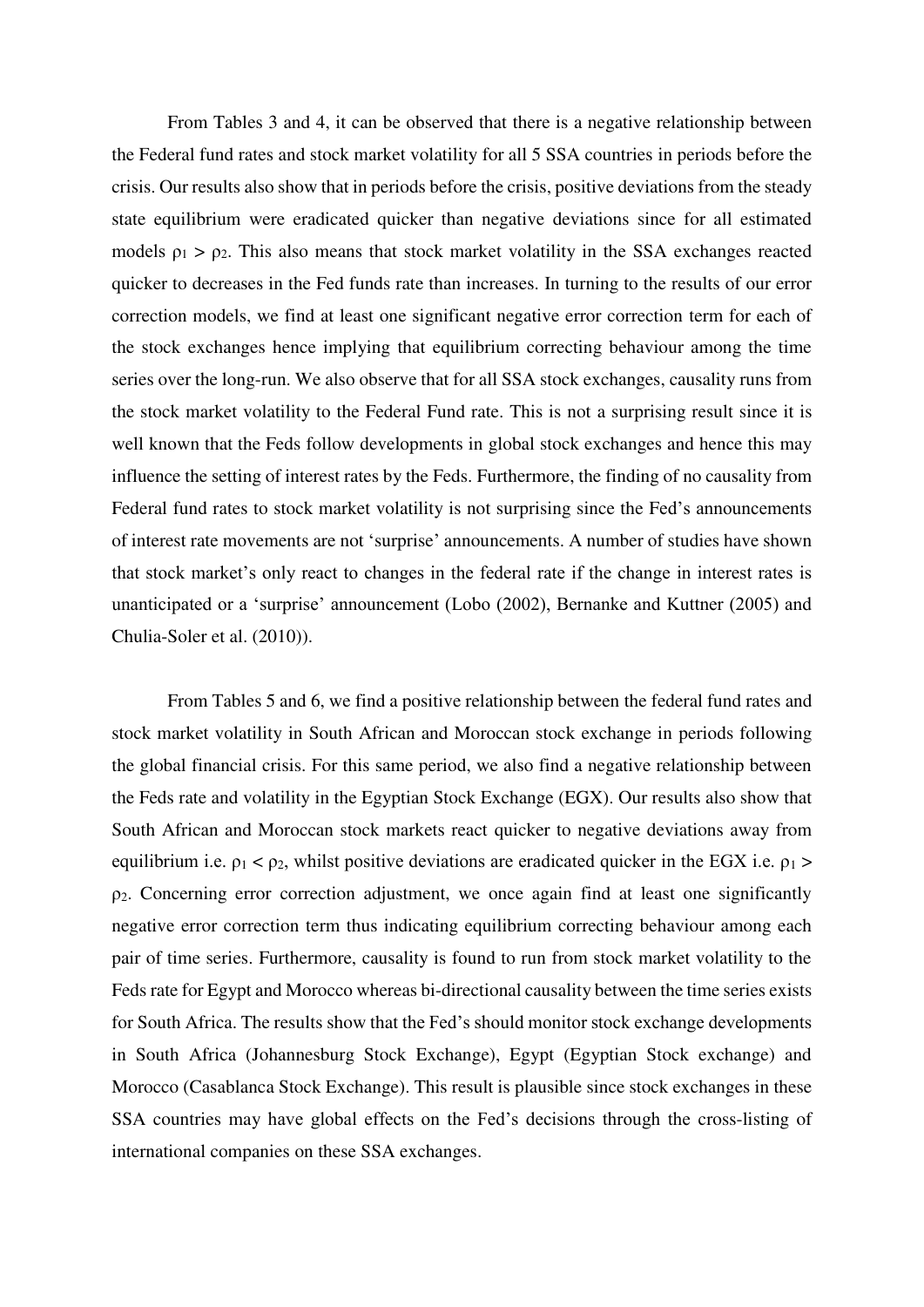#### **4 Conclusions**

This paper demonstrates that there has been a change in equilibrium adjustment dynamics between the federal fund rates and stock market volatility for periods before the global financial crisis (1999-2007) and for periods subsequent to the financial crisis (2008- 2015). We generally find that all 5 SSA stock exchanges are co-related with the US federal fund rates before the crisis and yet only 3 stock exchanges (i.e. South Africa, Egypt and Morocco) are found to be cointegrated with the changes in the federal fund rate after the crisis. Furthermore, there is a negative relationship found between Feds rate and stock market volatility in SSA countries before the crisis. After the crisis this relationship turns positive for two stock exchanges (South Africa and Morocco). The Egyptian Stock market is the only exchange in the SSA region which maintained a negative relationship between stock market volatility and the federal fund rate before and after the crisis. A future rise in the federal fund rate would thus have a positive effect on the South African and Moroccan stock exchange volatility and adversely affect volatility in the Egyptian stock exchange. Volatility in the remaining stock exchanges (i.e. Nigeria and Mauritius) have no effects on the federal fund rates and will neither be affected by any future increases in the funds rate.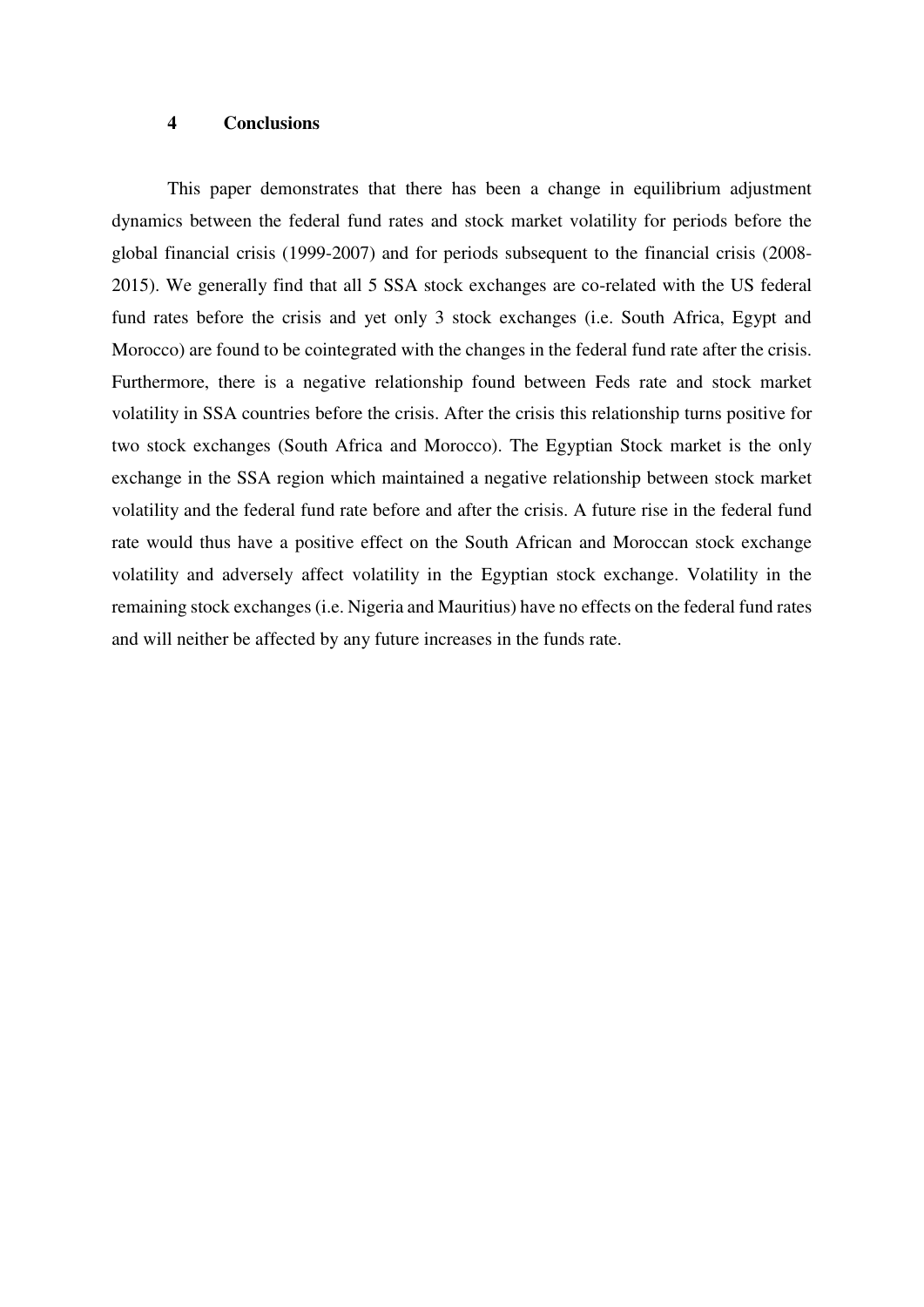#### **REFERENCES**

Anderson, T., Bollerslev, T., Diebold, F. and Vega, C. (2007) "Real-time price discovery in global stock, bond, and foreign exchange markets" *Journal of International Economics* **73**, 251-277.

Bernanke, B. and Kuttner, K. (2005) "What explains stock market's reaction to Federal Reserve policy?" *The Journal of Finance* **60(3)**, 1221-1257.

Chulia-Soler, H., Martens, M. and Dijk, D. (2010) "Asymmetric effects of federal funds target rate changes on S&P stock returns, volatilities and correlations" *Journal of Banking and Finance* **34(4)**, 834-839.

Enders, W. and Siklos, P. (2001) "Cointegration and threshold adjustment" *Journal of Business and Economic Statistics* **19(2)**, 166-176.

Engle, R. and Granger, C. (1987) "Cointegration and error correction: Representation, estimation, and testing" *Econometrica* **55**, 369-384.

Jansen, D. and Tsai, C. (2010) "Monetary policy and stock returns: Financing constraints and asymmetries in bull and bear markets" *Journal of Empirical Finance* **17**, 981-990.

Hansen, B. (1999) "Threshold effects in non-dynamic panels: Estimation, testing and inference" *Journal of Econometrics* **93**, 345-68.

Lobo, B. (2002) "Interest rate surprises and stock prices" *Financial Review* **37(1)**, 73-91.

Ravn, S. (2014) "Asymmetric monetary policy towards the stock market: A DSGE approach" *Journal of Macroeconomics* **39**, 24-41.

Vahamaa, S. and Aijo, J. (2011) "The fed's policy decisions and implied volatility" *Journal of Futures Markets* **31(10)**, 995-1010.